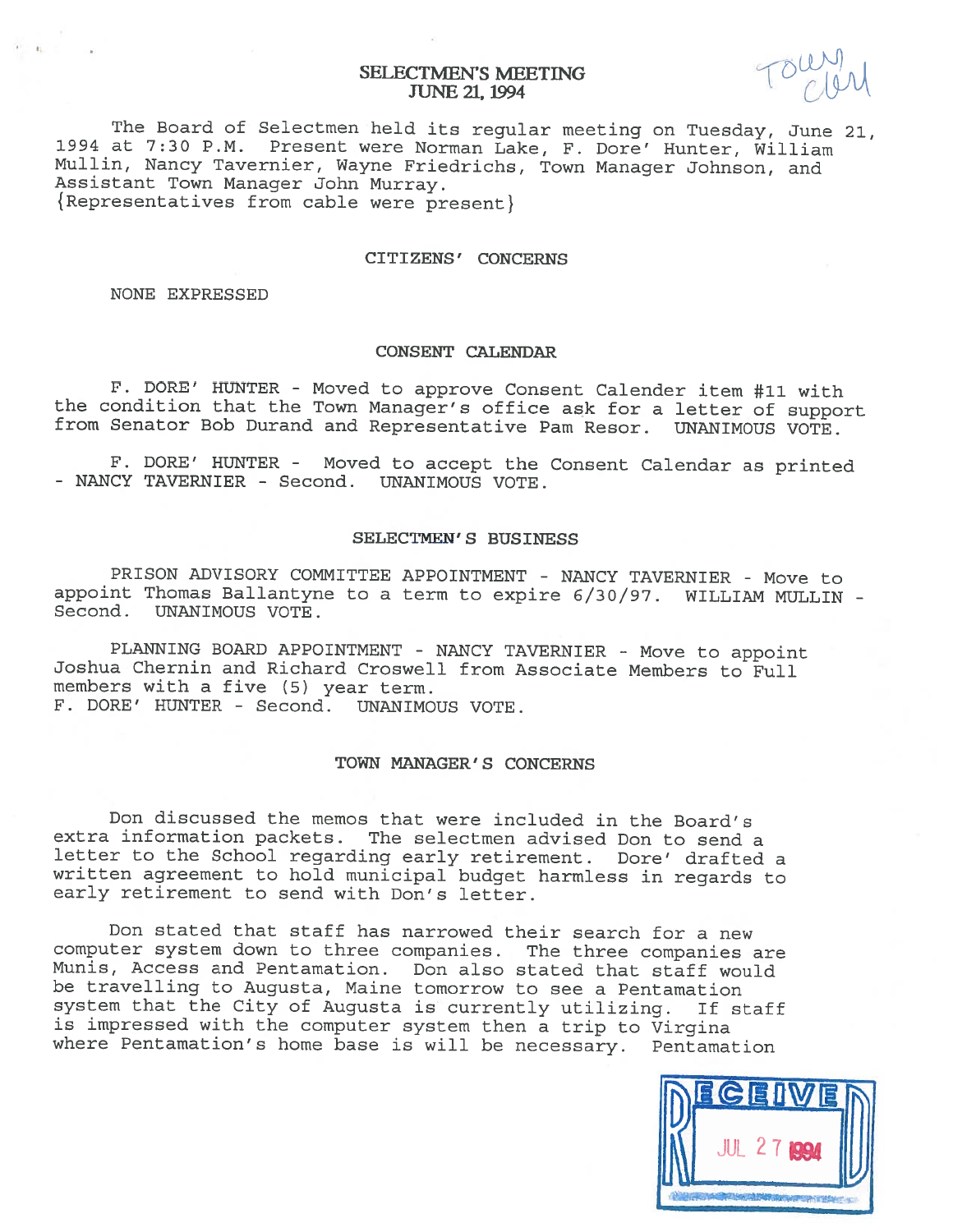has offered the Town \$1000.00 to help defray travel expenses. DORE' HUNTER - Move to accept <sup>g</sup>ift of \$1000.00 with the understanding that no preference will be <sup>g</sup>iven to this company because of the gift. NANCY TAVERNIER - Second. UNANIMOUS VOTE.

## PUBLIC HEARINGS AND APPOINTMENTS

# **CROSSROADS** LIQUOR VIOLATION HEARING

Jay Manning, owner and manager of the Crossroad's spoke to the Board about the incident and explained the background of the sale to the minor. He stated that the bartender that served Ms. Dineen has been with him for seven (7) years and is presently <sup>a</sup> trusted employee. He apologized for the infraction and stated that all staff has recently gone through training to prevent this type of infraction from happening again. Mr. Manning also stated that employees are checking identification at the door on their busier nights and bartenders are also required to check identification. Mr. Manning stated that he recognizes the responsibility of holding <sup>a</sup> liquor license, realizes its consequences and will take all precautions necessary to see that this won't happen again.

DORE' HUNTER - Moved to instruct the Town Manager to issue a letter to Crossroad's expressing the Board's displeasure with what happened and warning that if it happened again, there would be <sup>a</sup> revocation or suspension of the license. NANCY TAVERNIER - SECOND. UNANIMOUS VOTE.

# SITE PLAN SPECIAL PERMIT #4/15/94-345 251 ARLINGTON STREET SAVOURY LANE

The applicants, Rick and Paula Gordon, are proposing to construct <sup>a</sup> one and one-half story building with <sup>a</sup> basement to be used as <sup>a</sup> 32 seat restaurant with <sup>a</sup> small area designated for retail sales. Department heads have reviewed this proposal and have submitted comments to the Board of Selectmen. Abutters have received notification regarding this proposed construction and were present to voice their concerns. Tom Sheehan, <sup>306</sup> Arlington Street, stated that there are already six restaurants in the Nest Acton Village area and he doesn't want to see <sup>a</sup> seventh. Walter Pizzano stated that there is presently <sup>a</sup> traffic congestion problem in this area and by allowing this construction would only add to the problem. He also stated that customers would tend to park on the street, thereby creating more traffic hazards. Stanley Veasie stated that he has lived adjacent to the proposed restaurant for 55 years and would like to see <sup>a</sup> tall fence between his house and the proposed construction. His house is located only <sup>11</sup> feet from the proposed building. Eric Liquest, president of the W. Acton Village Condo's, stated that the tenants/owners are concerned with any parking lot lights,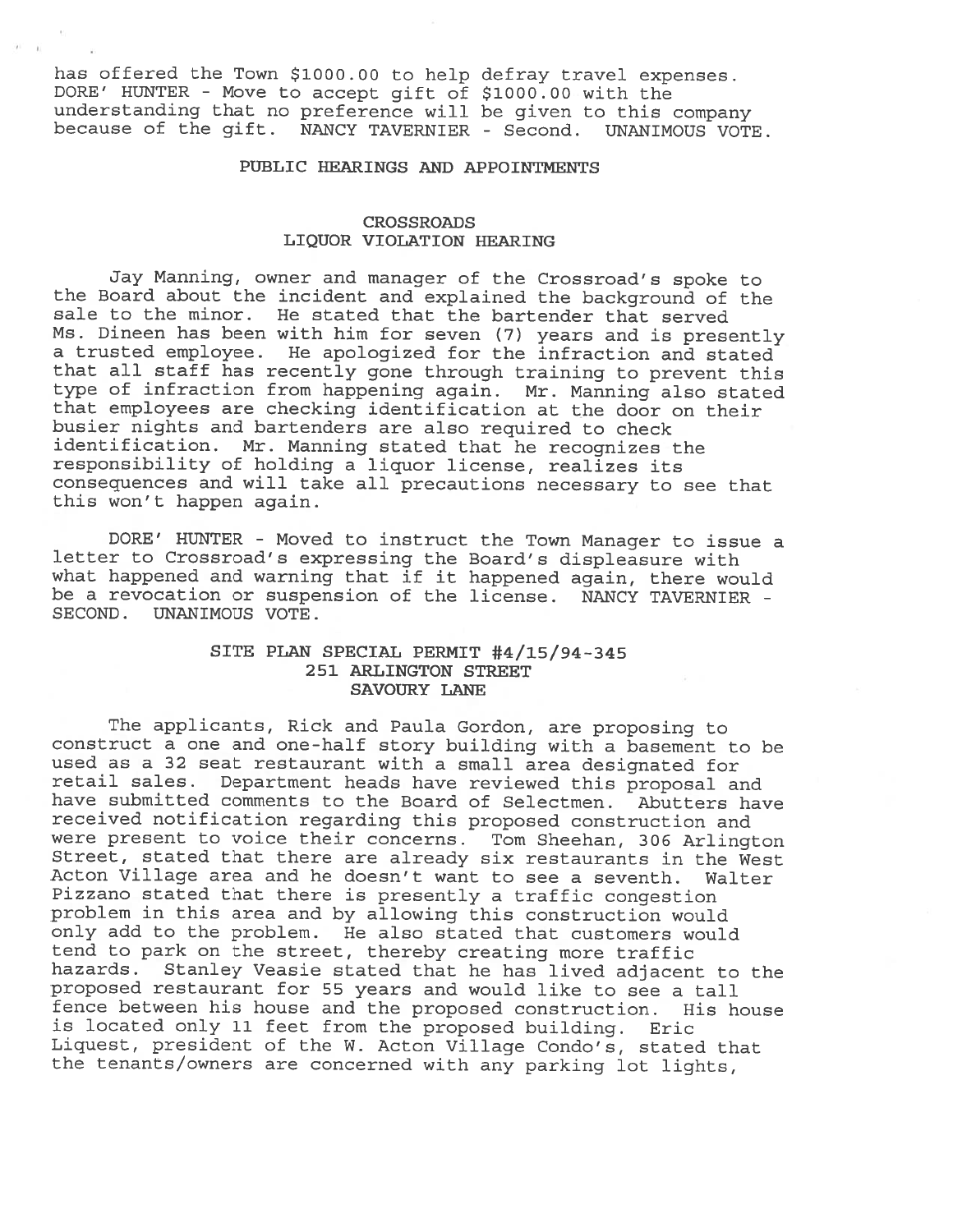removal of the ash tree, fencing, customers parking on their sidewalk, and cars cutting through their back parking lot. Phil and would like to see a fence installed. The Selectmen stated that these concerns would be taken under advisement after the public hearing is closed. WILLIAM MULLIN - Move to take site plan special permit  $\#4/15/94$  -

345 under advisement. NANCY TAVERNIER - Second. UNANIMOUS VOTE.

### ATLANTIC SEA GRILL LIQUOR VIOLATION HEARING

The manager of the Atlantic Sea Grill was present before the Board to discuss this liquor license infraction. The Board of Selectmen stated that they wish to speak with the license holder/owner and that this hearing would be rescheduled for <sup>a</sup> later date. Mr. Hunter stated his displeasure that the owner chose not to be present for tonight's hearing.

The Board directed the Town Manager's office to send <sup>a</sup> letter to Atlantic Sea Grill with <sup>a</sup> new hearing date and to reiterate the importance of the owner's presence.

# DAVID BROWN COMMITTEE INTERVIEW BOARD OF ASSESSORS

The Board thanked Mr. Brown for applying and stated to him that it was the Board's policy to interview potential members. Each Board member questioned Mr. Brown, covering his work and personal background. Mr. Brown was asked if he would have any conflict of interest between his present job and the Board of Assessors. Mr. Brown stated that it wouldn't be likely, however, if it were to occur he would excuse himself from the vote.

WILLIAM MULLIN - Move to appoint David Brown for <sup>a</sup> three (3) year term as <sup>a</sup>' full member of the Board of Assessors to expire 6/30/97. DORE HUNTER - Second. UNANIMOUS VOTE.

The Board reminded Mr. Brown to be sworn in by the Town Clerk prior to attending <sup>a</sup> meeting as an official member.

# TOWN MANAGERS CONCERNS (con't)

Mr. Johnson discussed the parking problems for the Library and Town Hall. Mr. Johnson stated that the problems arose after construction of the <sup>p</sup>layground and stated that the <sup>p</sup>layground could be the contributing factor. There is additional parking behind the Fire Station, however, crossing Main Street then becomes an issue.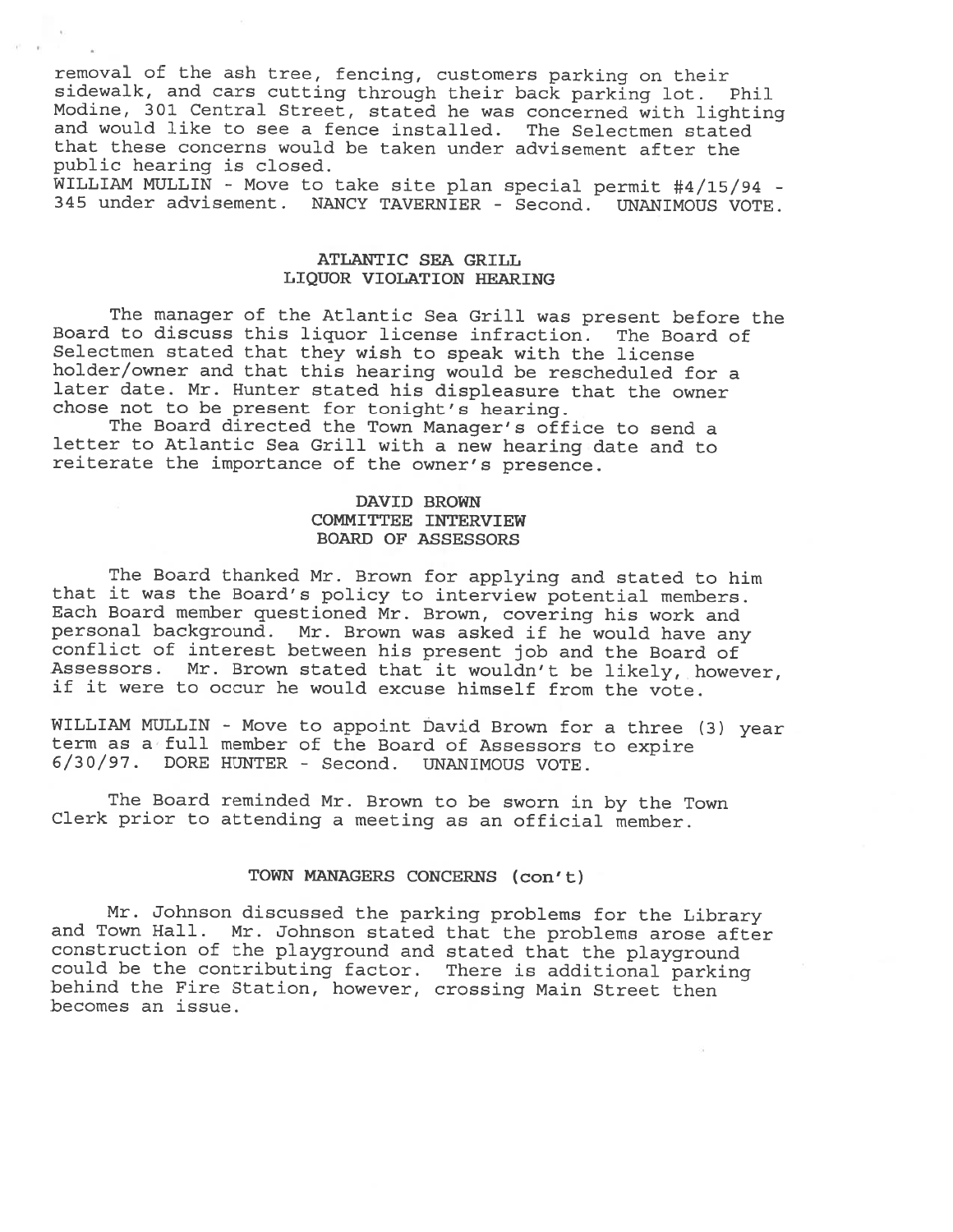Nancy stated that she would like to see the Regional School Committee minutes. Don stated that he would include them in the next packet.

Don updated the Board regarding the railroad bridge repair. Don is concerned that the funding will be taken away from Acton and used for the Central Artery Tunnel. Don has received two conflicting letters regarding this issue.

### EXECUTIVE SESSION

The Board voted to go into Executive Session for the purpose of negotiations.

Roll Call was taken all ayes.

The Board adjourned at 9:45 P.M.

Clerk  $\int \gamma / 2$ Date

Sheryl Ball RecordiMg Secty. cmjWll- (524)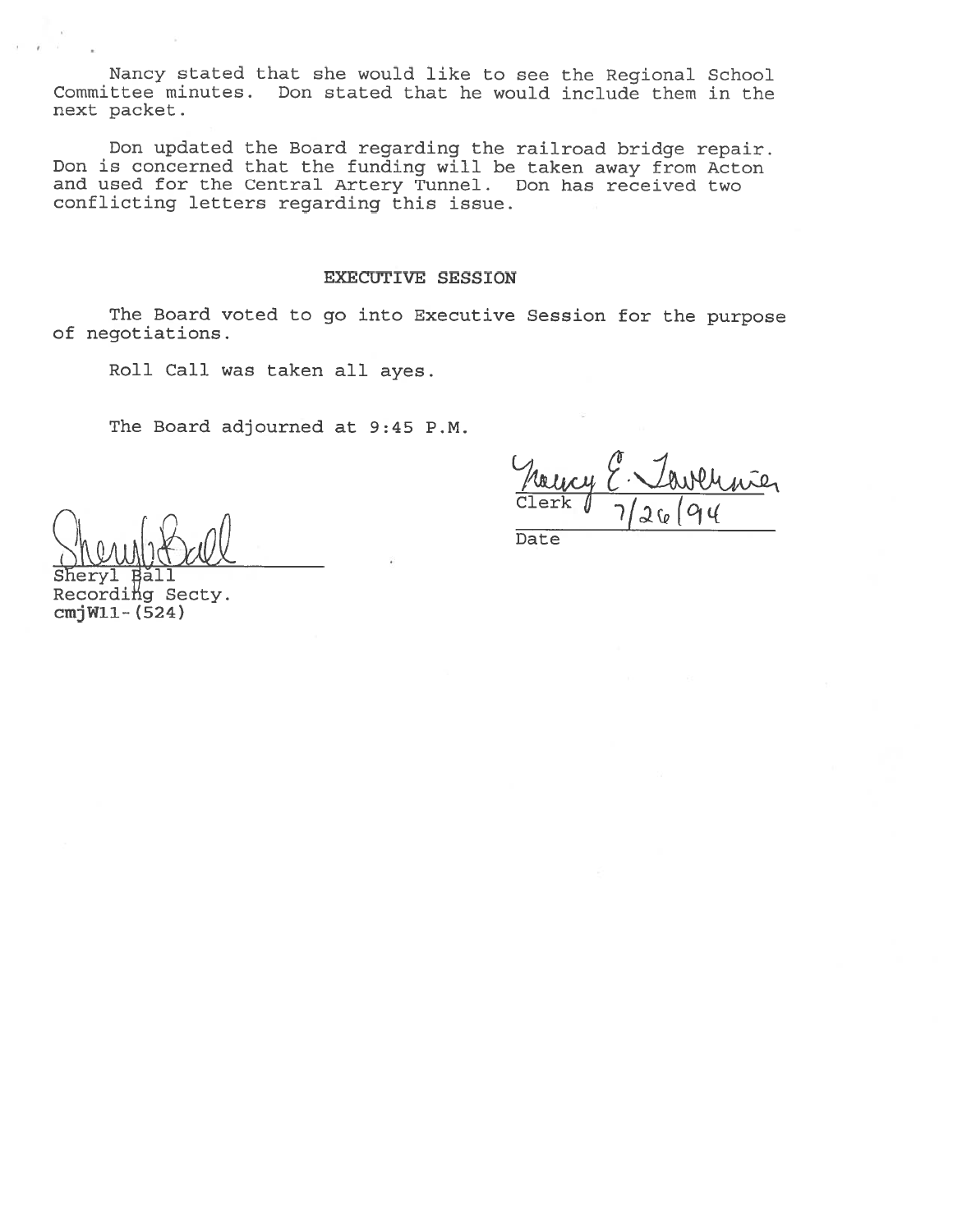JUNE 17, 1994

TO: Board of Selectmen

FROM: NORMAN D. LAKE, Chairman

SUBJECT: SELECTMEN'S REPORT

####################################################\*#################

#### AGENDA

### ROOM 204

## JUNE 21, 1994

- I. CITIZEN'S CONCERNS
- II. PUBLIC HEARINGS & APPOINTMENTS
- 1. 7:45 CROSSROADS CAFE Liquor license violation review.
- 2. 8:00 SITE PLAN SPECIAL PERMIT #4/15/94-345 (MULLIN) Restaurant at 251 Arlington Street - This hearing was continued from June 7, 1994. Please let the Manager's Office know if you did not retain the materials from the June 7th packet.
- 3. 8:30 ATLANTIC GRILL Liquor license violation review.
- 4. 8:45 DAVID BROWN COMMITTEE INTERVIEW BOARD OF ASSESSORS Enclosed please find Citizen Resource Sheet and VCC Recommendation for David Brown as <sup>a</sup> Full Member of the Board of Assessors to expire 6/30/97.

### III. SELECTMEN'S BUSINESS

- 5. PRISON ADVISORY COMMITTEE APPOINTMENT Enclosed <sup>p</sup>lease find <sup>a</sup> recommendation from VCC to appoint Thomas Ballantyne to <sup>a</sup> term to expire 6/30/97 for Board action.
- 6. PLANNING BOARD APPOINTMENT Enclosed <sup>p</sup>lease find <sup>a</sup> reques<sup>t</sup> from Planning Staff that the Board approve their reques<sup>t</sup> to move Joshua Chernin and Richard Croswell from Associate Members to Full Members for Board discussion.
- IV. CONSENT AGENDA
- 7. ACCEPT MINUTES Enclosed Please find the Minutes from May 3, and May 17th for Board approval.